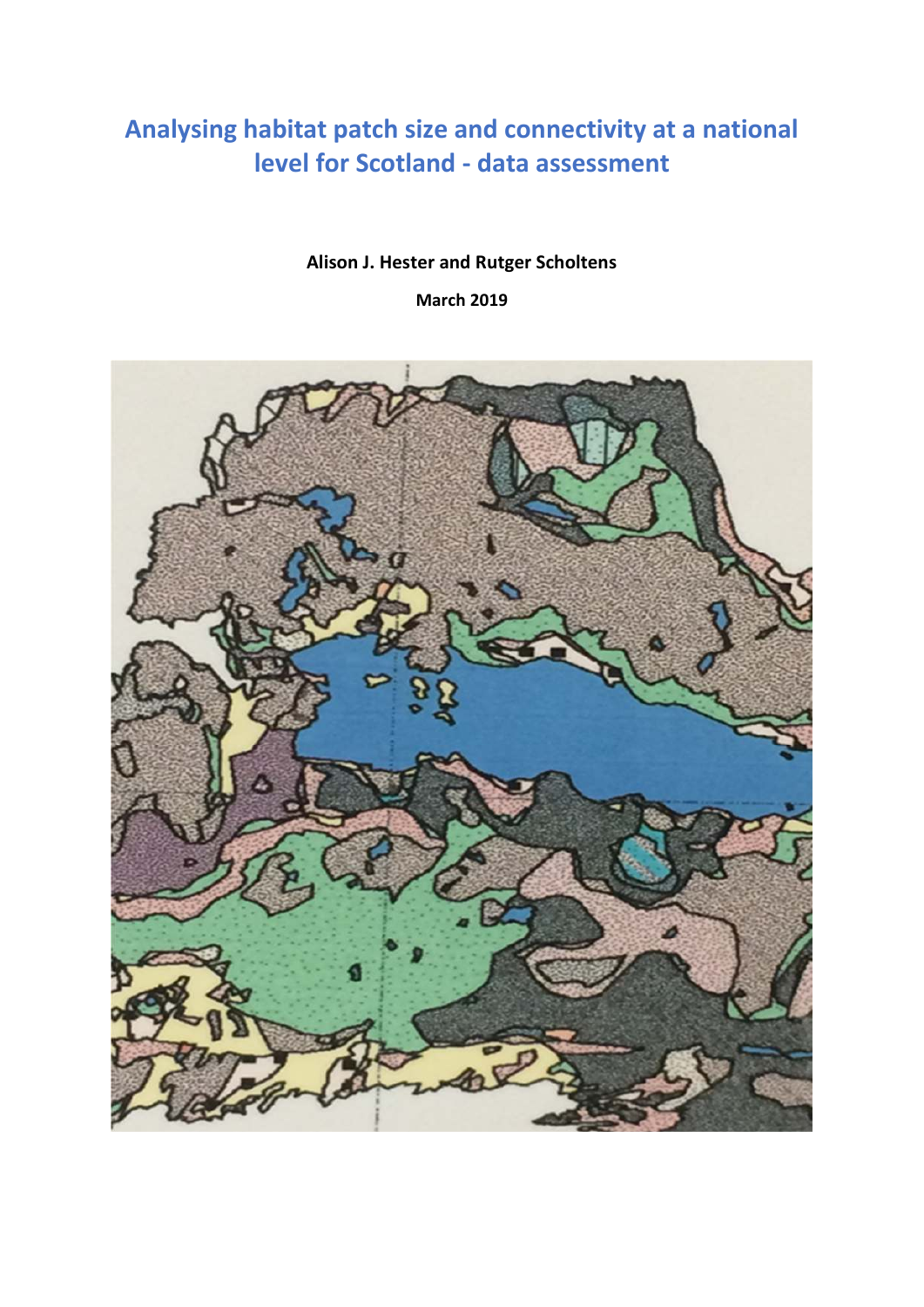## **Summary**

- 1. In Scotland, plans for a National Ecological Network (NEN) are embedded within the National Planning Framework, representing an ambitious, practical, positive and long-term vision for enhancing Scotland's natural environment in both rural and urban landscapes.
- 2. As part of our research funded by the Rural & Environment Science & Analytical Services Division of the Scottish Government, we are focusing on some key knowledge gaps to provide new information that can underpin ongoing work towards defining and implementing a National Ecological Network for Scotland.
- 3. This paper examines data availability and characteristics at a national (Scotland) level for assessing the importance of patch size and connectivity for multi-species resilience, which is an area that has been identified as a knowledge-gap.
- 4. We identify the potential as well as limitations of existing national datasets and point towards new developments in spatial data collection and collation that should greatly improve the possibilities for national-level analysis of the importance of habitat spatial configuration in affecting multi-species changes across different habitat types.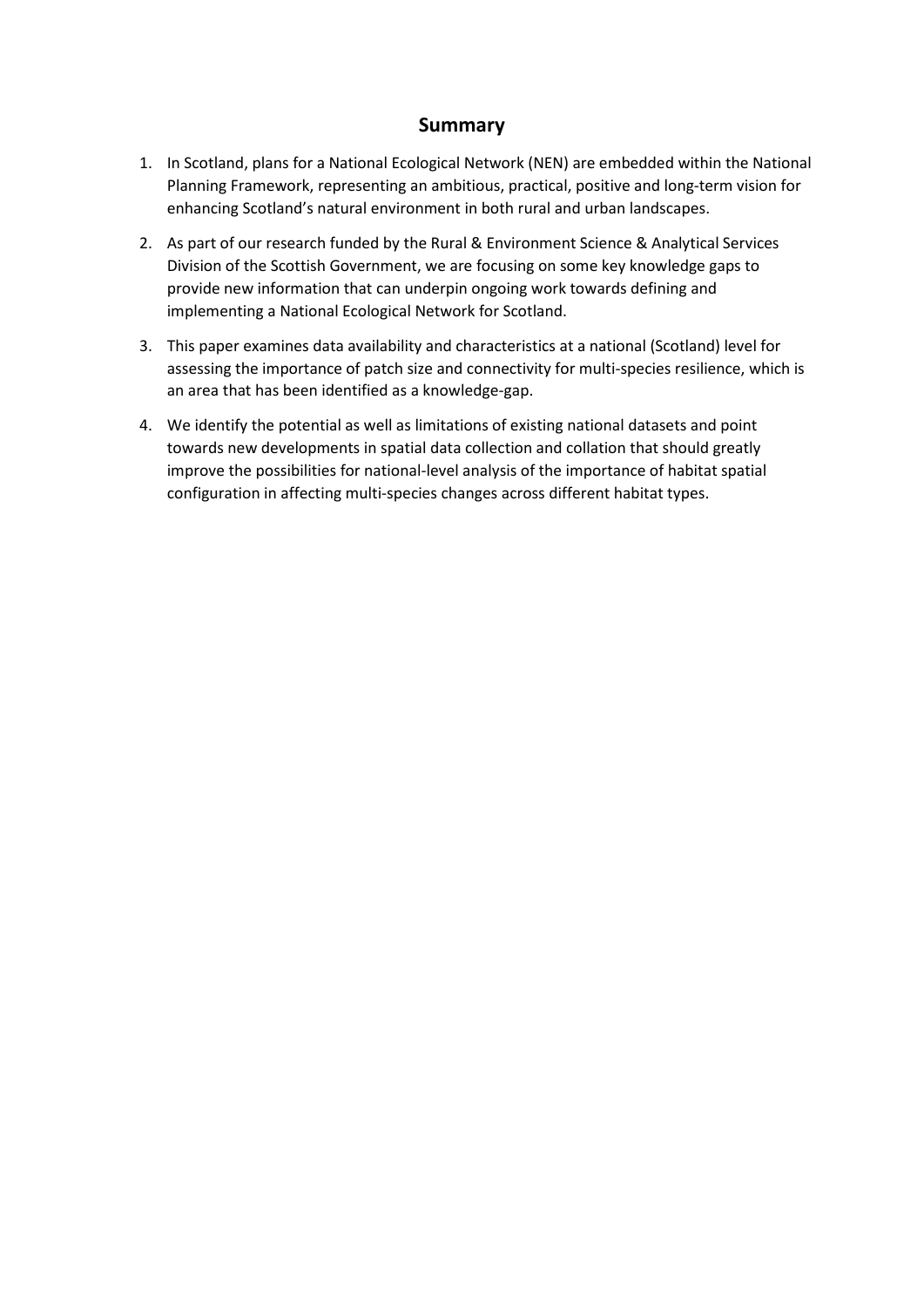## **Introduction**

The spatial extent and connectivity of habitats has long been considered important for ecological resilience. It has received increasing attention in recent years with the concerns about resilience of species and habitats to climate change across the globe (e.g. Bennett & Mulongoy 2006; Jongman et al. 2011; Gimona et al. 2012, 2015). In the UK, the publication of the highly influential Lawton report in 2010 (Lawton et al. 2010) followed by publication of Defra's 25-year Environment Plan for England in 2018 (Defra 2018) has given a focus to help put some of the principles of the Lawton report into action, with a goal to create a resilient Nature Recovery Network. In Scotland, plans for a National Ecological Network (NEN) are embedded within the National Planning Framework, representing an ambitious, practical, positive and long-term vision for enhancing Scotland's natural environment in both rural and urban landscapes. Good progress is being made particularly in and around urban areas, with initiatives such as the Central Scotland Green Network providing innovative and exciting new ideas for green infrastructure development and integration. There are also several other progressive initiatives in more rural areas of Scotland (e.g. see examples in Hester et al. 2017: https://www.hutton.ac.uk/sites/default/files/files/Connectivity%20workshop%20150317%20- %20Report.pdf). However, there is still much debate about how to implement a national level approach, partly due to a lack of supporting information and understanding about how to address some of the key concepts - in particular, what the most important elements of a resilient ecological network should be (Isaacs et al. 2018).



#### **Figure 1. Components of an ecological network (redrawn from Lawton et al. 2010).**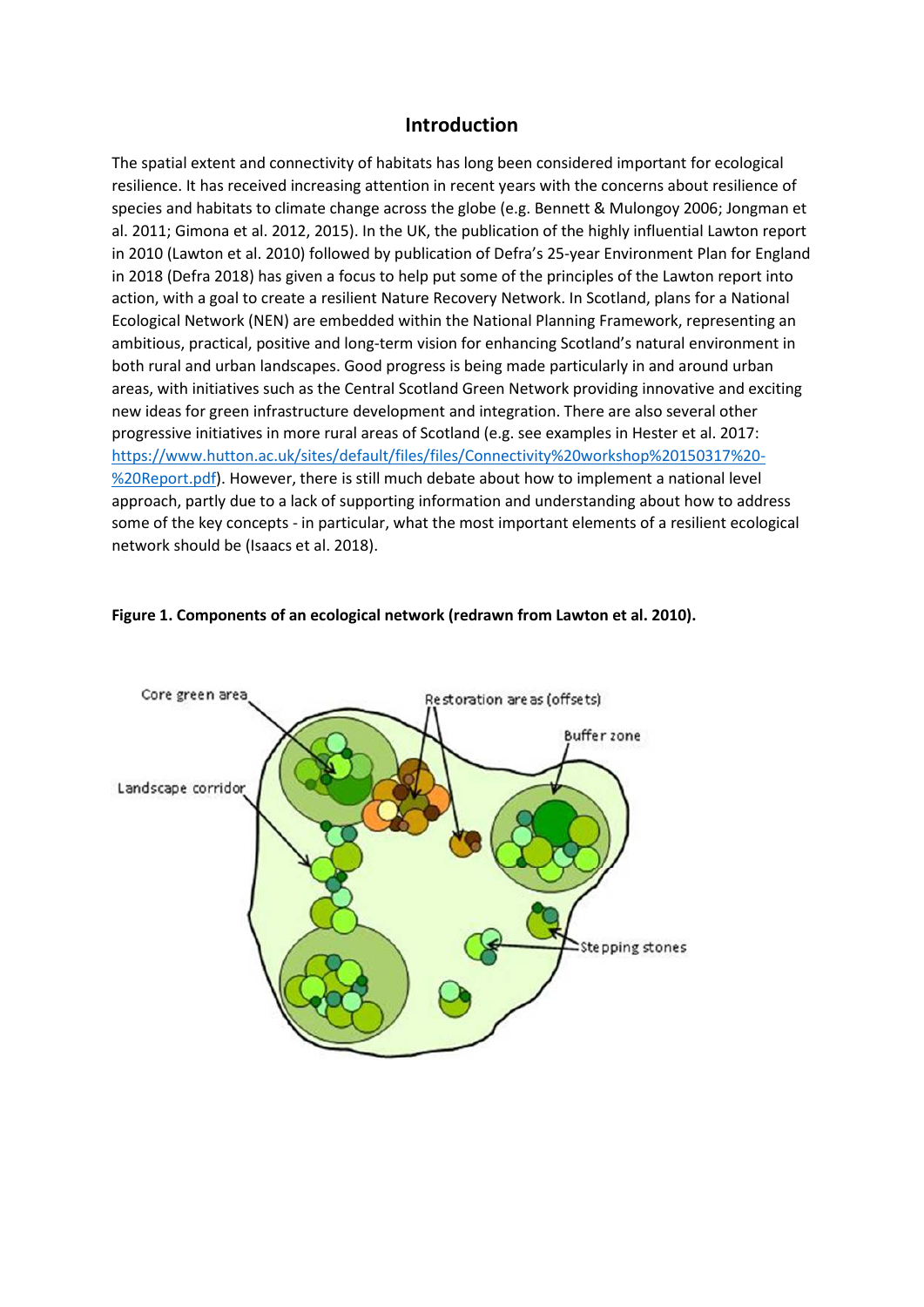**Box 1: extract from the Scottish Biodiversity Strategy "2020 Challenge for Scotland's Biodiversity", page 16, outlining the importance of a National Ecological Network for Scotland.** 

## Towards a national ecological network

The second National Planning Framework (2009)<sup>18</sup> proposed the recognition and enhancement of a national ecological network. This idea of a 'network' is grounded in a well-understood feature of nature that species depend on each other in complex relationships; that movement of species across or through the environment requires proximity or connectivity of habitat; and that some species require different habitats for different aspects or stages of their lives. It also recognises the fact that energy and information are carried through natural systems, and that water, nutrients and elements such as carbon are cycled, stored and recycled in complex ways. The term 'network', then, encompasses this idea of functional connectivity, interdependence and the channels of energy, material and information flow that life requires.

Hence, a 'national ecological network' is a way of characterising the nature of Scotland, laying importance on how its different parts relate to each other in ways that best support biodiversity and provide the many benefits (or ecosystem services) to people. This network in the array of woodlands, grasslands, moorlands, wetlands, rivers and lochs across great swathes of countryside, and also the smaller mosaics of hedgerows, marshlands and bogs, woodlands, pastures and arable land on individual farms. This can work well in sustaining diversity and providing multiple benefits of wildlife as well as food, fibre and fuel.

But, as we have seen from the UKNEA (2011)<sup>11</sup>, some ecosystem services are deteriorating. Work on a national ecological network should endeavour to redress and restore these services. Development of green infrastructure in and around our towns and cities will help, as should enhancement of ecosystem health across river catchments

## **Aims of this work**

As part of our research funded by the Rural & Environment Science & Analytical Services Division of the Scottish Government, we are focusing on some of the key knowledge gaps, to provide new research information that can underpin ongoing work towards defining and implementing a National Ecological Network for Scotland.

*One such knowledge gap is as follows: The importance of habitat networks for individual species is considered relatively well-established, but their importance for multi-species resilience is still poorly understood (e.g. Albert et al. 2017; Isaac et al. 2018).* 

The Lawton report 'motto' of bigger, better, more joined up is well supported by ecological theory, supports the assertions that bigger patches of specific habitats should buffer species assemblages against perturbations; greater numbers of patches should increase resilience through a greater probability of survival of at least some patches surviving perturbations; and connectivity between patches should further increase resilience through facilitating species movements through the landscape, for example in response to changes in climate. But empirical data availability is still very limited, particularly because the testing of network resilience requires long-term monitoring.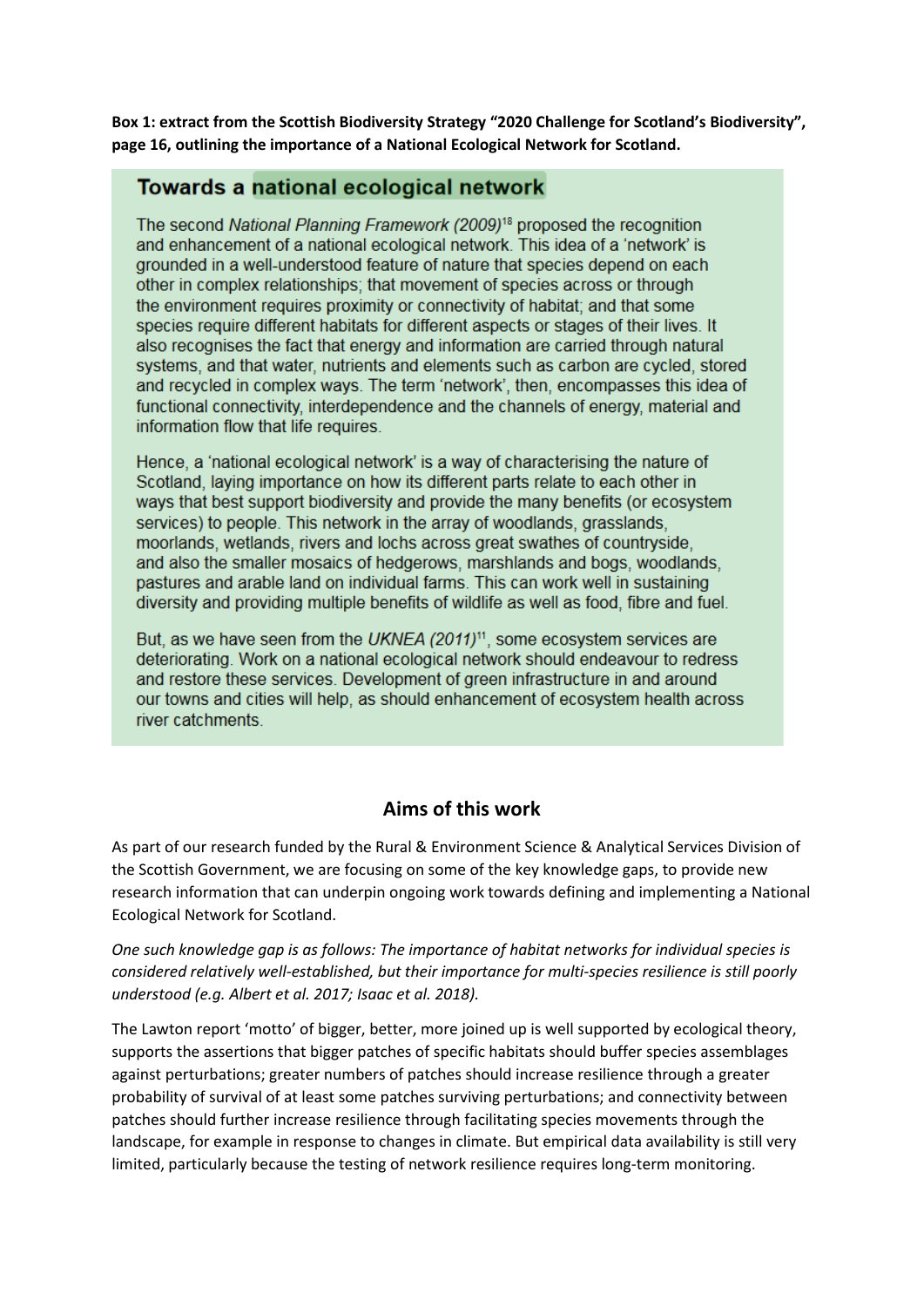For Scotland, we are examining possible routes for empirical data collation and analysis at a national level to address this important issue. One such route to analysing change over long timescales is to examine long-term historical changes in multi-species assemblages and assess how changes over time might have been affected by the connectivity and extent of different habitats. There are two main requirements for such analysis: first, data on long-term changes in species composition across different vegetation types; second, spatial data on the distribution and extent of those different vegetation types – combination of these two allows analysis of how spatial distribution and extent of different vegetation types has affected the directions or magnitudes of species compositional changes; and exploration of how spatial configuration might buffer, accelerate or redirect some impacts of major drivers such as climate change, pollution and land use. Key questions include: Have species compositional changes differed depending on size of patch and/or proportion of the same habitat within different distances from sample plots? Is there evidence for buffering of species compositional changes associated with specific drivers, such as climate? Are there measurable associations between habitat extent and distribution and the losses or gains of, for example: (a) species of conservation importance; and/or: (b) invasive species? This in turn will help inform predictions about likely impacts of changes in areal extent and connectivity of some of Scotland's habitats into the future.

## **National datasets for Scotland on long-term changes in vegetation composition**

The increasing availability of empirical data quantifying long-term multi-species compositional changes across national and multi-national scales (e.g. Bernhardt-Romermann et al. 2015; Britton et al. 2017; Steinbauer et al. 2018) gives an exciting opportunity to investigate empirical evidence for how ecological resilience of different habitats might be affected by their spatial extent and connectivity. Scotland holds an extensive national dataset on long term plant species compositional changes across a range of different habitats, based on the Birse and Robertson Archive (https://www.hutton.ac.uk/research/birse-and-robertson-archive). It also holds a smaller, spatially complementary, dataset based on the McVean and Ratcliffe archive (Ross & Flagmeier 2015).

The Birse and Robertson archive is a unique collection of historical information on the status of Scottish plant communities, built up over the last 70 years. Eric Birse and Jim Robertson surveyed and studied Scottish vegetation between 1945 and 1985, collecting almost 7000 records of vegetation composition throughout Scotland, covering all major Scottish vegetation types. Between 2004 and 2014 approximately 1500 of the original survey locations were re-visited and re-surveyed as part of Scottish Government funded projects to investigate long-term change in Scottish vegetation. Resurveyed habitats include alpine, moorland, woodland, wetland and grasslands, and a number of publications have been produced describing vegetation change in Scotland over the last 30-50 years and relating this to changes in climate, pollution and land-use (some also including selected data from the McVean and Ratcliffe archive – details below).

The McVean and Ratcliffe archive covered a similar period to the Birse and Robertson archive and focused primarily on the Scottish Highlands - both sets of surveyors cooperated to ensure that their survey locations were spatially complementary rather than overlapping. A report by Ross & Flagmeier (2015) details the methodology and data collected. It does not state the number of plots originally surveyed, nor the numbers resurveyed, but references are given for each individual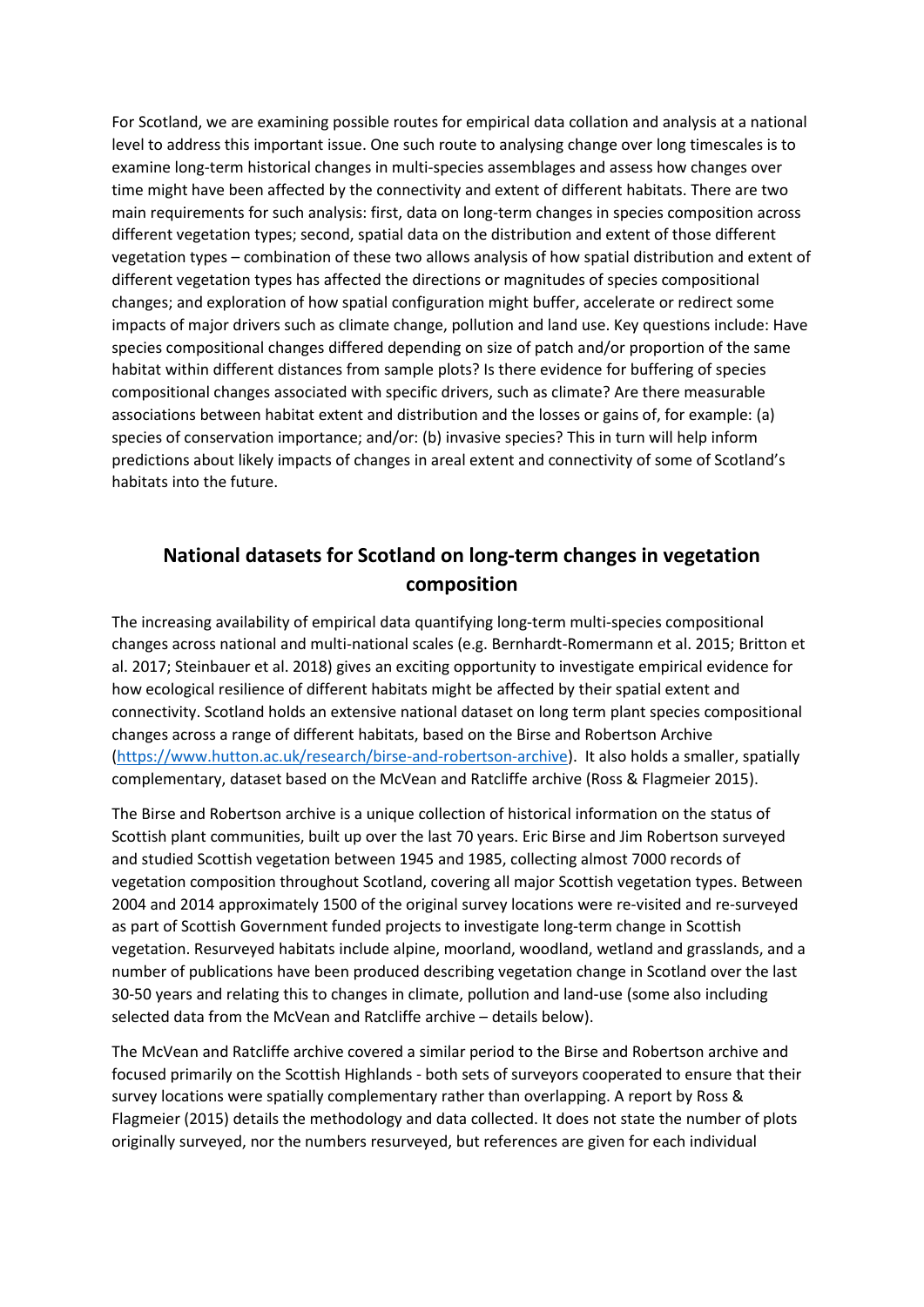resurvey and the full data can apparently be downloaded as an excel spreadsheet from the SNH website (although we could not find any link to this).

These datasets combined provide unparalleled information on long-term changes in plant species composition across Scotland.

## **National land cover datasets**

Quantifying connectivity or areal extent of habitats at a national or multi-national scale requires appropriate land cover map data and, as exemplified by Jongman et al. (2011), this brings particular challenges relating to mapping scale and the diversity of land use classification choices. At a European level, the Corine programme was initiated in 1985 to gather, coordinate and ensure the consistency of information on the state of the environment and natural resources in the European Community - Corine means 'coordination of information on the environment'. The European Environment Agency holds the Corine inventory of land cover (created through analysis of satellite images by national teams), which has 44 classes, a map scale of 1:1000,000 and a smallest mapping area of 25 ha (https://www.eea.europa.eu/publications/COR0-landcover). The Corine Land Cover database for the UK has been updated for the reference year 2012, with a mapping scale of 5 ha (Cole et al. 2015). This scale is considered too coarse for the purposes of our analyses so has not been considered further. Other UK- and Scotland-level mapping exercises have produced land cover maps at finer-scales and these are the ones we discuss here.

To date we have used two selected broad habitat types - native woodlands and moorlands – as casestudies to explore the availability and potential of more detailed land cover datasets for Scotland. These habitats were selected for two reasons: (a) both broad habitat types contain specific species and habitats of national and European conservation importance; (b) they are also considered relatively straightforward to identify remotely (i.e. on aerial photographs or remotely-sensed images) as well as through ground-survey, increasing the likelihood of successful national level spatial data acquisition (compared to some other, more visually-cryptic habitats that are much harder to identify remotely). To date, we have examined the following land cover datasets that give full national coverage.

#### *The Native Woodland Survey of Scotland*

Woodlands are one of the easiest habitat types to classify remotely, as trees are relatively straightforward to distinguish on aerial photographs or remotely sensed images (identifying species composition remotely is more challenging, however, beyond distinguishing coniferous versus deciduous tree species). The Native Woodland Survey of Scotland (NWSS) represents a major national achievement: an exciting and ambitious ground-survey carried out between 2006-2013 to produce the first authoritative picture of Scotland's native woodlands (Forestry Commission Scotland 2014). This survey aimed to identify, classify and record the condition of all Scotland's native woodlands greater than 0.5 ha in area (https://scotland.forestry.gov.uk/supporting/strategypolicy-guidance/native-woodland-survey-of-scotland-nwss). It provides a high quality, comprehensive source of detailed, spatially-referenced information not just on distribution and extent of different woodland types, but also their species composition, condition, and a range of other factors.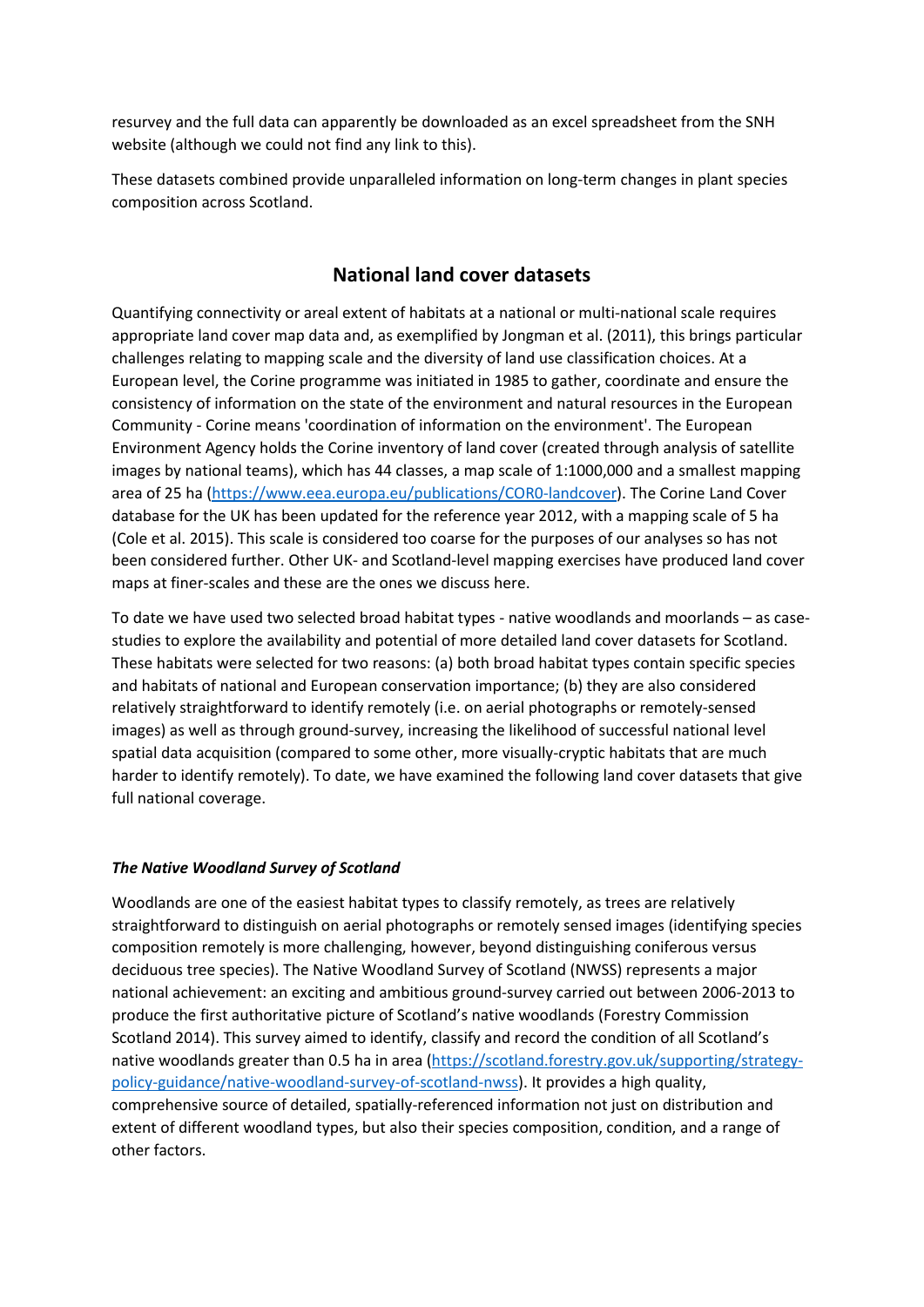*Summary assessment:* Interrogation of the NWSS dataset at the individual plot level for the Birse and Robertson woodland plots gives robust data on the spatial extent of different woodland types at and around the survey plot locations, allowing us to examine the relationships between areal extent, spatial distribution and long-term changes in plant community composition for different woodland habitat types.

#### *Land Cover maps*

There are two major national land cover maps available for Scotland, both of which classify a range of habitat types that can be identified remotely with some degree of confidence (i.e. from aerial photographs/satellite imagery with limited ground truthing):

- the **Land Cover of Scotland 1988 (LCS88)** map (Macaulay Land Use Research Institute 1993; https://www.hutton.ac.uk/learning/exploringscotland/landcover-scotland-1988)
- the **CEH Countryside Survey Land Cover Maps (LCM)** (1990, 2000, 2007, 2015 now available: https://countrysidesurvey.org.uk/content/land-cover-map).

The LCS88 was based on a whole-Scotland aerial photographic coverage flown in 1988, interpreted manually by experienced surveyors and validated by ground survey (Macaulay Land Use Research Institute 1983). It used a hierarchical system of land cover classification, with 126 single land-cover features (habitat type plus additional information, for example whether recently burnt or not in the case of moorland) and mosaics where individual types could not be separated at the selected interpretation scale, giving a total of 1323 different land cover categories (354 of which cover 99% of the land area of Scotland) that can be amalgamated at different levels. The LCS88 minimum mapping area was 0.25 ha.

The LCMs were interpreted using satellite imagery, with some ground truthing (Morton et al. 2011). At the time of the research reported here, the most recent available LCM dataset was LCM2007, so we assessed LCM2007 and LCS88 for the work reported here. The LCM2015 is now available under license and the Dataset documentation lists several updates to the methods used for LCM2007 (NERC (CEH) 2017). The LCM maps defined 25 target land cover classes, based upon UK Biodiversity Action Plan broad habitat types, with a minimum mappable unit of 0.5 ha. A notable change in the LCS2015 mapping is the method of classification for montane areas, which should greatly improve its value for mapping of high altitude habitats (we plan to check this with the Birse and Robertson 'alpine' habitats plots to update our assessments detailed below). All the previous LCMs included a 'Montane' class that was mapped purely as a function of a variable altitude threshold (Morton et al. 2011), and not from the spectral data. For the LCM2015, these areas are mapped based on the spectral data and are classified as 'inland rock' or one of the other upland habitats.

## **Interrogating LCS88 and LCM2007 land cover datasets using moorland as a test-case**

Habitats dominated by the dwarf-shrub, heather (*Calluna vulgaris*) are considered relatively easy to identify remotely, but to date there has been no national level survey comparable to the Native Woodland Survey of Scotland. We investigated the accuracy of the LCS and LCM maps accuracy at six-figure grid referenced point-scales, to assess their potential value for use to classify the distribution and extent of heather-dominated vegetation on and around the Birse and Robertson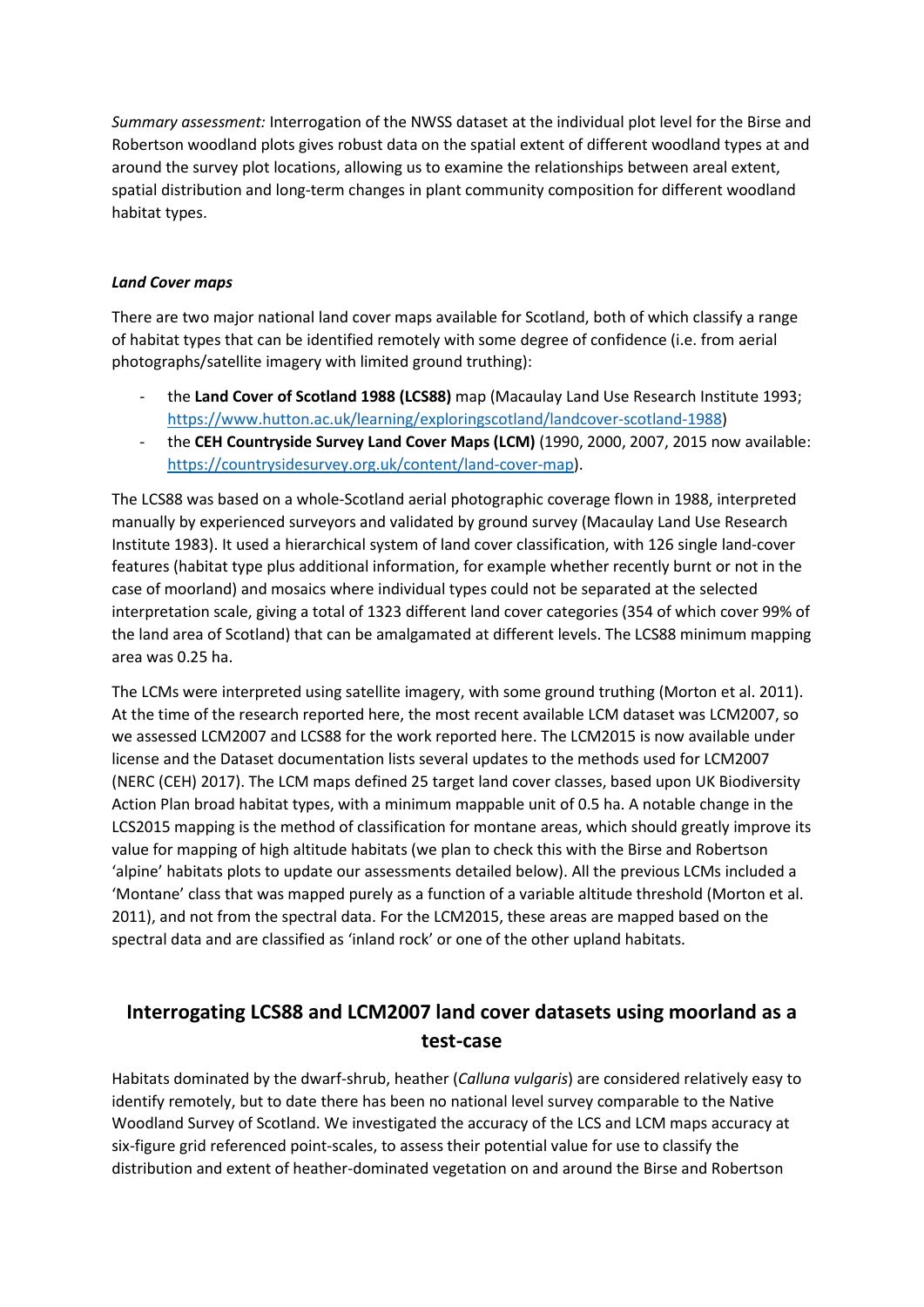resurveyed sample plots (hereafter called "Birse plots"). Two key elements for assessment of the usefulness of these datasets for our purposes are: (a) level of resolution; and (b) level of classification detail, i.e. the number and type of land cover categories used and how they relate to the habitat types surveyed on the ground, which are based on the amalgamated groups of National Vegetation Classification habitat types (Britton et al. 2017). All plots in our dataset had been classified as one of the NVC moorland types at the time of first survey and were also classified as moorland at the second survey 30-50 years later around 2005 (Britton et al. 2017), so it is likely that they remained heather-dominated between surveys. The LCM2007 map was closest in date to our resurvey year.

*It is important to note at this point that neither of the national land cover datasets were designed for point-use and as far as we are aware this is the first time a detailed national-level assessment has been made of their potential value in this respect, so it has been a revealing and informative test of their potential in this respect.* 

All Birse moorland plots were classified based on vegetation into the following amalgamated broad habitats (aligned with Britton et al. 2017): Dry heath, Alpine heath, Wet heath, Blanket bog and Grassy heath. This level of amalgamation facilitated comparison with the broad classification categories of both the LCM and LCS maps. The 'R' package Raster was used to extract the cover classification of both maps at each six-figure locational grid reference for each Birse plot. This information was then compared to the actual broad habitat type defined from the Birse plot groundsurvey (based on the NVC-classification of the species composition in each survey plot).

Comparisons of LCM and LCS classifications against the Birse habitat classifications were then used to assess which Land Cover dataset was most locally-accurate and useful for analysis with the Birse moorland plots; and how comparable these two datasets are in their classification of these broad moorland habitat types.

## *Our findings – which dataset was most locally-accurate and useful for analysis with the Birse & Robertson moorland plots*

Point-level accuracy of habitat classification varied according to moorland habitat type as well as Land Cover Map (LCS v LCM). In addition to the different levels of classification detail, the two land cover maps also use different classifications that are not always directly comparable, even for moorlands, and some categories with the same name (e.g. 'montane') are mapped very differently. 'Montane' in the LCM2007 map is based on altitude and is bigger in areas than LCS88 'montane' habitat. This makes it hard to compare the maps one on one, and certainly removes the possibility of using the different maps to assess temporal changes in land cover between 1988 (LCS) and 2007 (LCM). The 'Montane' category gave us the most challenges for comparison with the Birse plot data, because it encompasses multiple habitat types (i.e. including, but not exclusively alpine heath).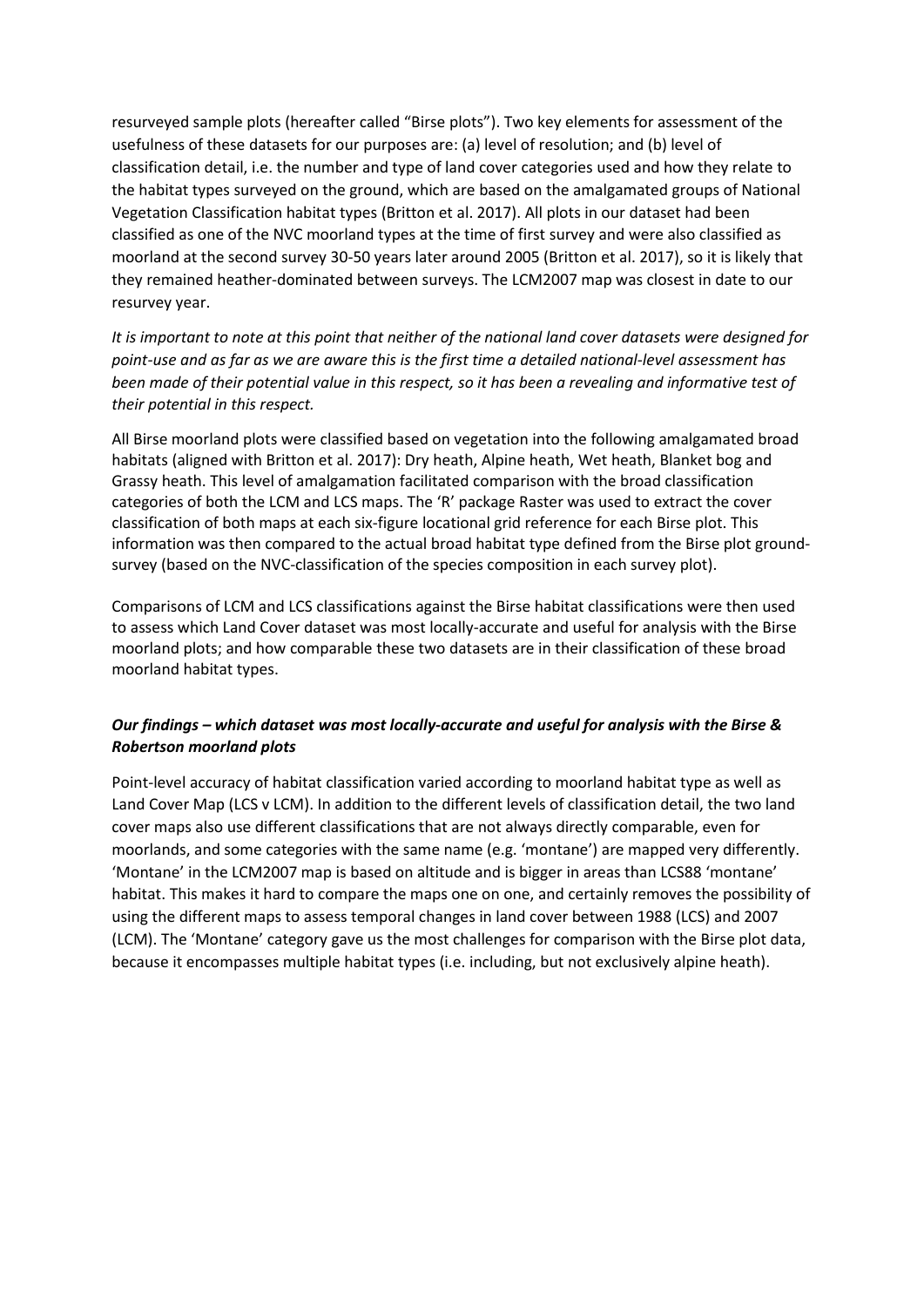**Figure 1. Pie charts showing proportions of Birse moorland plots that were classified under different land use categories in LCS88 and LCM2007. Pie charts are shown individually for each of the four main Birse moorland habitat types.** 



**(a) alpine heath (n=39)**

The Birse alpine heath plot locations challenged both land cover datasets because some of these plots were located in the undifferentiated 'montane' zone of each Land Cover map (36% for LCS88 and 18% for LCM2007). Overall, not including montane, both LCS88 and LCM2007 classified 54% correctly as a heather-dominated vegetation type – LCS88 classified only 10% of all plot locations as not heather-dominated (2% of these were classified as snow covered), whereas LCM2007 classified 28% as definitely not heather-dominated.

#### **(b) blanket bog (n=125)**



LCS88 classified 75% of Birse blanket bog locations as bog, wet heath or undifferentiated heather, with a further 9% classified as dry heath (= total 84% heather-dominated). A further 12% were located in the montane zone, and only 4% were definitely classified as non-heather vegetation types. LCM2007 classified 23% of locations as bog, a further 39% as heather or heather-grassland (= total 62% heather-dominated), 16% as montane and 22% as non-heather vegetation.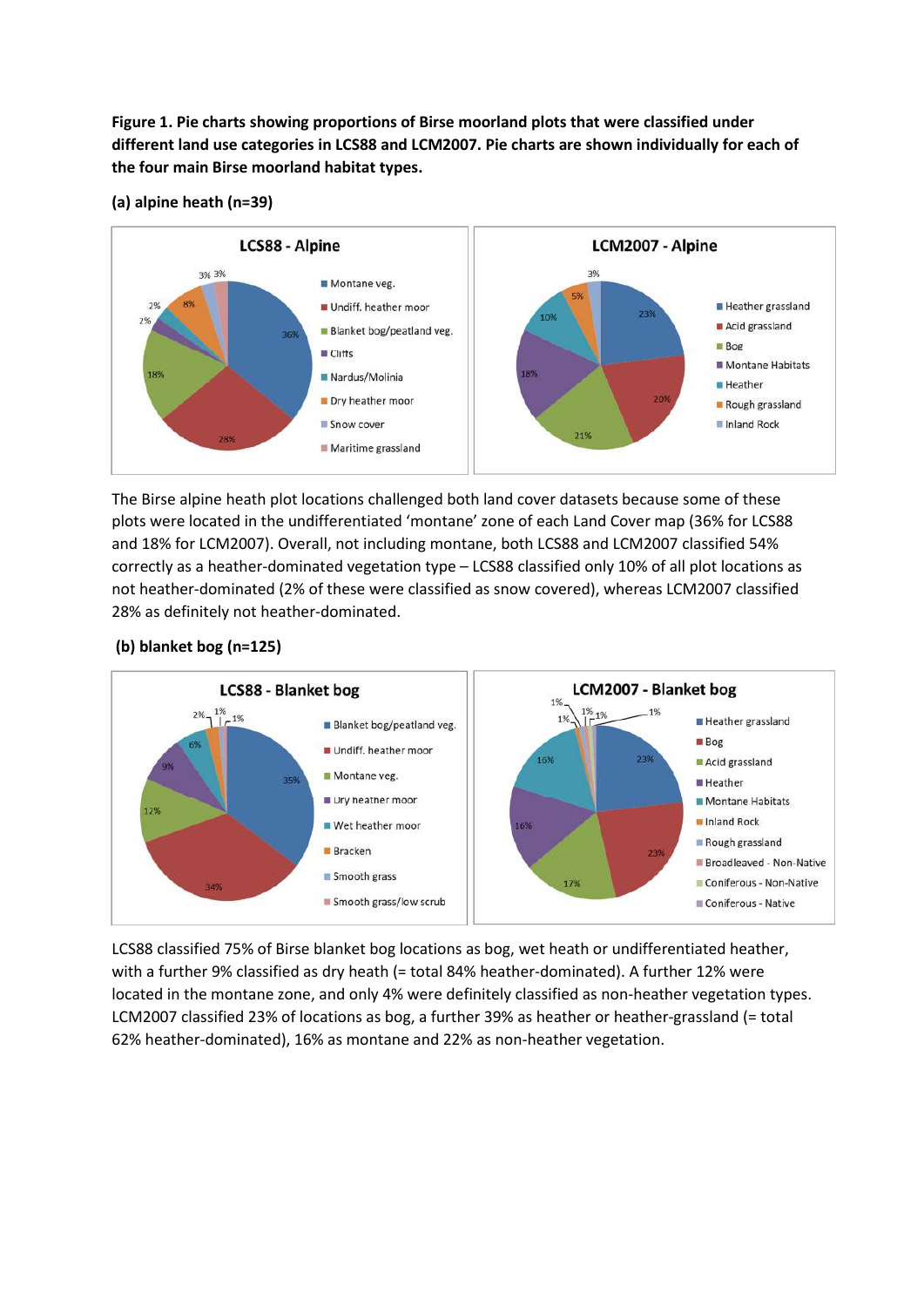#### **(c) dry heath (n=233)**



The Birse dry heath plot locations had 69% classified by LCS88 as dry or undifferentiated heather moor, and a further 7% as wet heath/bog (= total 76% heather-dominated), 7% were located in montane, and 16% were classified as non-heather vegetation. LCM2007 classified 64% as heather or heather grassland, 4% as bog (= total 68% heather-dominated), 5% as montane and 27% as nonheather vegetation.



### **(d) wet heath (n=60)**

LCS88 classified 70% of plots as wet heath/bog or undifferentiated heather, and a further 13% as dry heath (= total 83% heather-dominated), 2% montane and 15% as non-heather vegetation. LCM2007 does not have a wet heath category but overall, 55% of locations were classified as some sort of heather, 5% montane, and 40% as non-heather.

#### *Summary findings:*

• Both datasets showed a better level of correspondence with the Birse habitat classifications than we expected, given that the Birse plots were smaller than the minimum mapping scales of both land Cover datasets. This is a really positive finding for our purposes (and is probably a reflection of one of the aims of the original surveyors which was to locate sample plots in patches of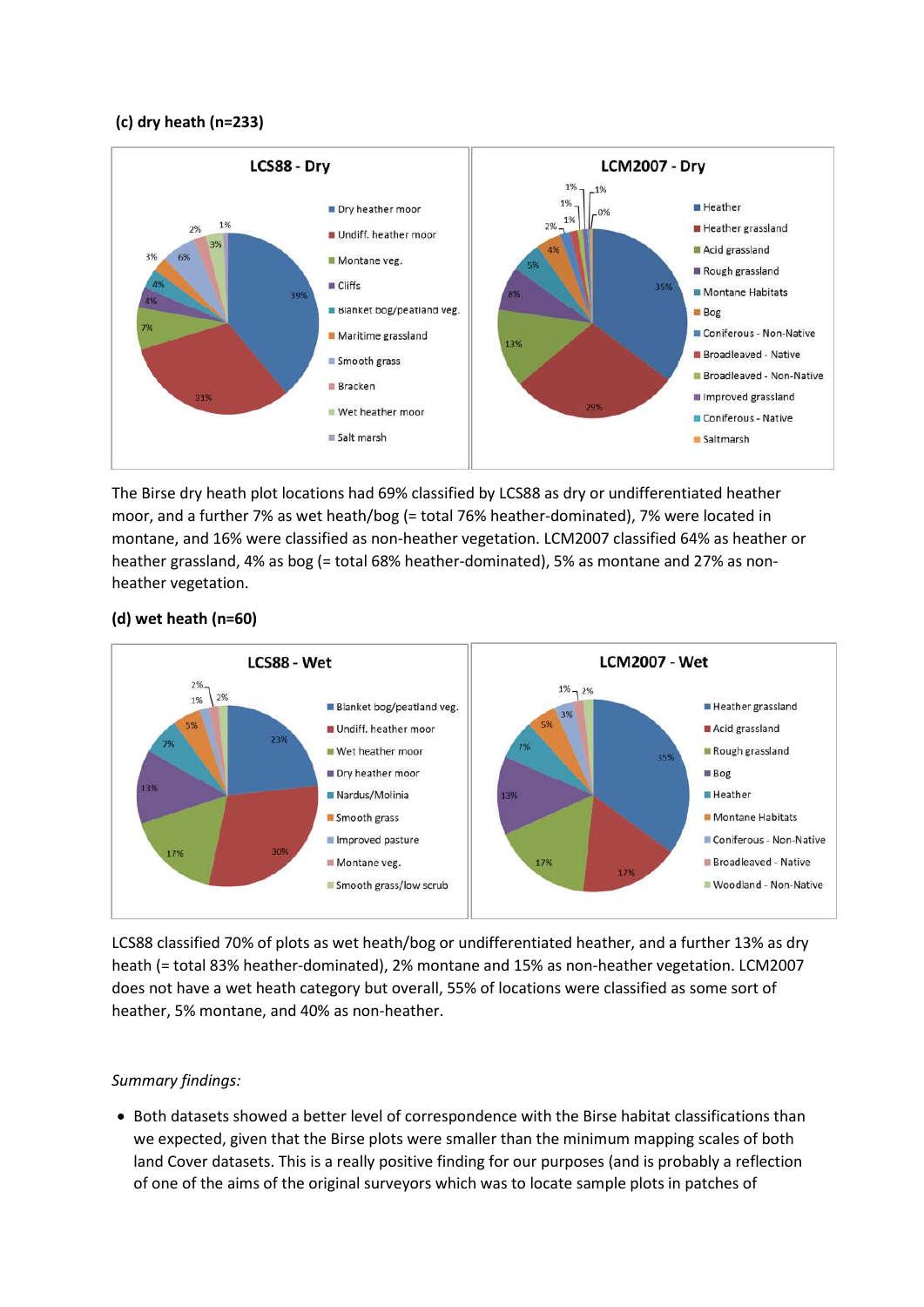'representative vegetation', so it is possible that many sampled habitat patches may have been larger than 0.25 or 0.5 ha).

- Overall, and for all except alpine heath, the LCS88 gave a better level of correspondence to the Birse plot point-scale habitat classifications than the LCM2007, with between 4-16% not classified as some sort of heather-dominated vegetation for any one Birse moorland type tested, whereas for LCS2015, between 22-40% of Birse plot locations were classified as non-heather. Given the greater resolution of LCS88 than LCM2007 (minimum mapping areas: 0.25 and 0.5 ha, respectively), as well as the much greater number of land cover categories in LCS88, this finding was expected.
- Precise classification of wet heath/bog versus dry heath was less successful than just classifying as 'any heather-dominated vegetation', so we note that assessments of the impacts of areal extent of heather-dominated habitat on species assemblages common to all or most heatherdominated Birse plots should be much more robust than species only found in wet or dry heather areas.
- For both land cover datasets, the undifferentiated montane category gave a problem for alpine heath ID, but even with this lack of definition, both land cover datasets classified just over 50% of Birse plots as some sort of heather-dominated vegetation. We look forward to assessing the LCM2015 with its new classification approach to this montane zone.
- Given the differences in land cover category definitions and detail (number of categories) between the LCS88 and LCM2007, as well as some methodological differences, we do not consider it feasible to compare differences in mapped cover of different land use types as proxies for temporal changes in local land cover around the Birse plots between 1988 (LCS survey date) and 2007 (LCM2007 survey date). Given that the LCS has now been repeat-mapped 4 times, broad changes in Land Cover can and have been assessed from these maps. But the LCS88 has only been carried out once.

## **Discussion and next steps**

As stated earlier, Scotland holds a unique set of plot-based data on long-term changes in species composition for all the main habitat types. One of the biggest challenges addressed here is the availability of land cover data at appropriate resolution to be able to explore the influence of areal extent and connectivity of different habitats on their long-term ecological resilience (using the plotbased compositional data). Detailed species compositional data tends to be collected at plot scales of 10 x 10 m or less, whereas remotely-mapped (aerial photographs / satellite imagery) land cover maps currently available tend to have minimum mapping levels of 0.25-0.5 ha or greater.

At a multi-national level, the development of the pan-European ecological network (PEEN) plans faced similar challenges in addressing scaling issues between the different land cover datasets available in different parts of the planned network region (Jongman et al. 2011). The resulting pan-European networks maps were developed at a scale of 1:3,000,000, using a large number of different datasets and represent an impressive piece of work. The primary focus was on identification of non-fragmented areas of habitat considered large enough to sustain populations of large species and species of European importance requiring large areas. As the authors themselves discussed, a big shortcoming of this approach was the lack of ability to identify small-scale landscape features that might act as connectors below the minimum mapping size - this needed to be addressed separately at smaller scales.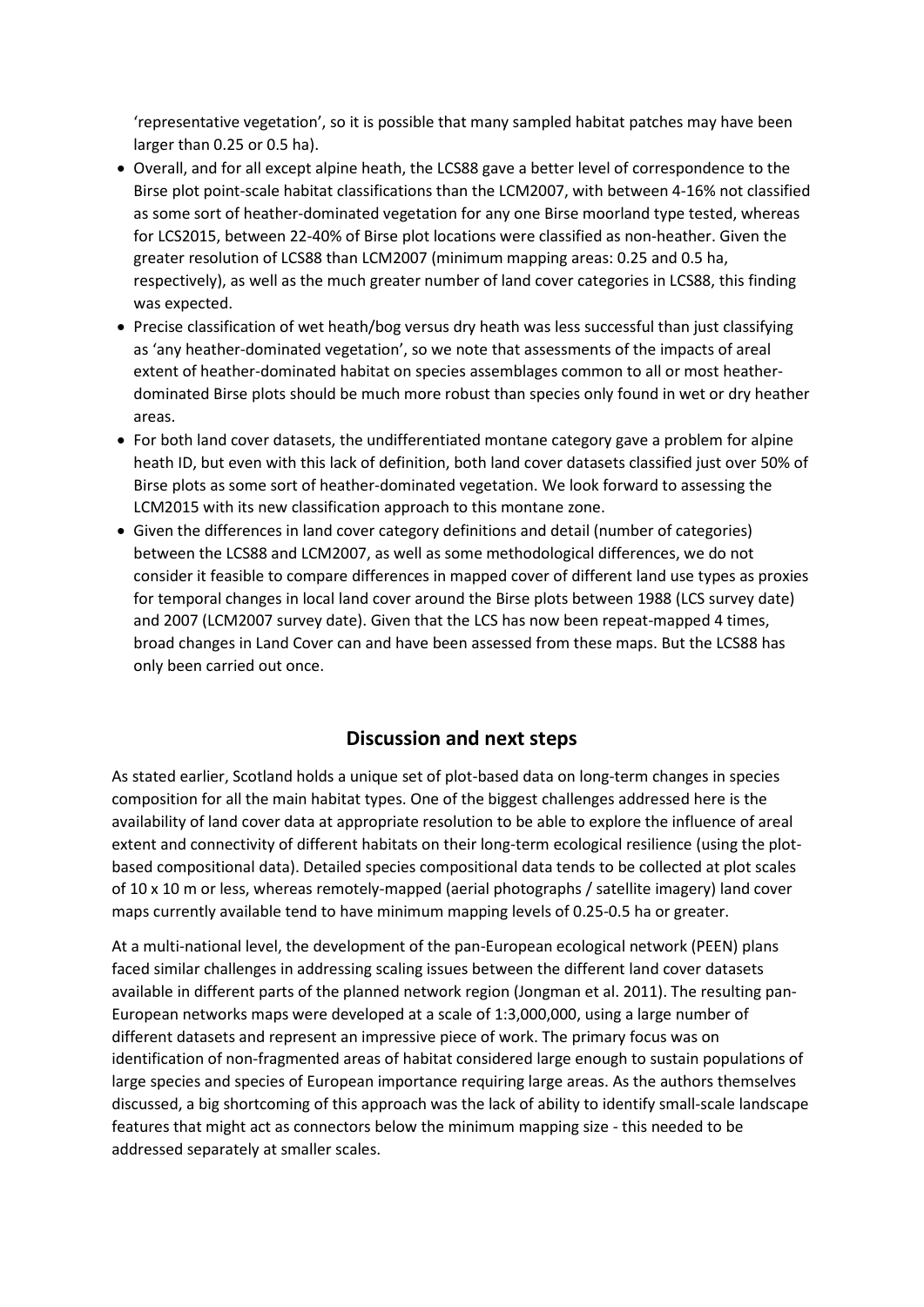Additionally, differences in land cover classifications make comparisons between different land cover maps challenging. In our assessments, the LCS88 offered a better fit to the Birse and Robertson moorland plot data, probably primarily due to the greater number of land cover categories mapped, as compared to the LCS2007, and smaller minimum mapping area. But the LCS88 was only created once (from 1988 aerial photographs), whereas the LCS has now been created at 4 different dates covering a timescale of 25 years. So the latter gives possibilities for analysing temporal changes in aerial extent and connectivity, but for our purposes the habitat categories are too generalised for detailed analysis even at the four broad habitat levels that we tested for moorland.

### *Towards a national habitat classification based on ground survey*

The availability at a national level of a ground-based survey of Scotland's native woodlands (the Native Woodland Survey of Scotland) has opened up the possibility for detailed analyses of the role of areal extent and spatial distribution in driving or mitigating changes in woodland habitat composition. But we found no other ground-survey datasets that yet give full national coverage for any other habitat type. A commitment was made in the "2020 Challenge for Scotland's Biodiversity" (part of the Scottish Biodiversity Strategy) to produce a "comprehensive map of Scotland's main habitats". Scottish Natural Heritage and partners are coordinating the development of a Habitat Map of Scotland (HabMoS) based on collating detailed ground survey data from multiple locations: https://www.nature.scot/landscapes-and-habitats/habitat-map-scotland.

The Habitat Map of Scotland (HabMoS) development aims to publish all available habitat data as it becomes available to ensure as accurate as possible picture of Scotland's habitats. It is also stated on their website that SNH will also manage a programme to survey those areas for which new information is needed. The European Nature Information System (EUNIS) is being used to classify existing data: http://eunis.eea.europa.eu/habitats-code-browser.jsp. The first phase of work, completed in 2015, resulted in a new EUNIS Land Cover Scotland map, hosted on SE-Web website: https://www.environment.gov.scot/news/scotlands-environment-blog/exciting-new-biodiversityanalysis-tools-habitat-map-of-scotland-and-ecosystem-health-indicators/.

This is an excellent and much-needed initiative, opening up new potential for powerful analyses of the importance of habitat configuration on multi-species changes across different habitat types. Priority has initially been given by SNH to Annex 1 habitats, as these generally have the greatest conservation importance. Examination of the data collated to date indicates that more than 1500 individual NVC surveys have been added to the dataset to date, with good coverage of protected areas, coasts and peatlands. However, the total coverage of Scotland is still well under 50% (we could not find any statement of the actual areal extent of available NVC mapping coverage, so this is a visual estimate from the map).

#### *Next steps in our research*

We are currently assessing the proportional coverage of HabMoS for: (a) the Birse and Robertson survey plots for all alpine habitat types (not just alpine heath as discussed in this paper), given the limitations of the Land Cover datasets LCS88 and LCM in montane areas in particular; and: (b) all the different Birse and Robertson moorland habitat types, to assess whether there is sufficient areal coverage of plot locations to explore the role of spatial configuration of these habitat types on their ecological resilience at much greater resolution than is possible with the National Land Cover maps LCS and LCM.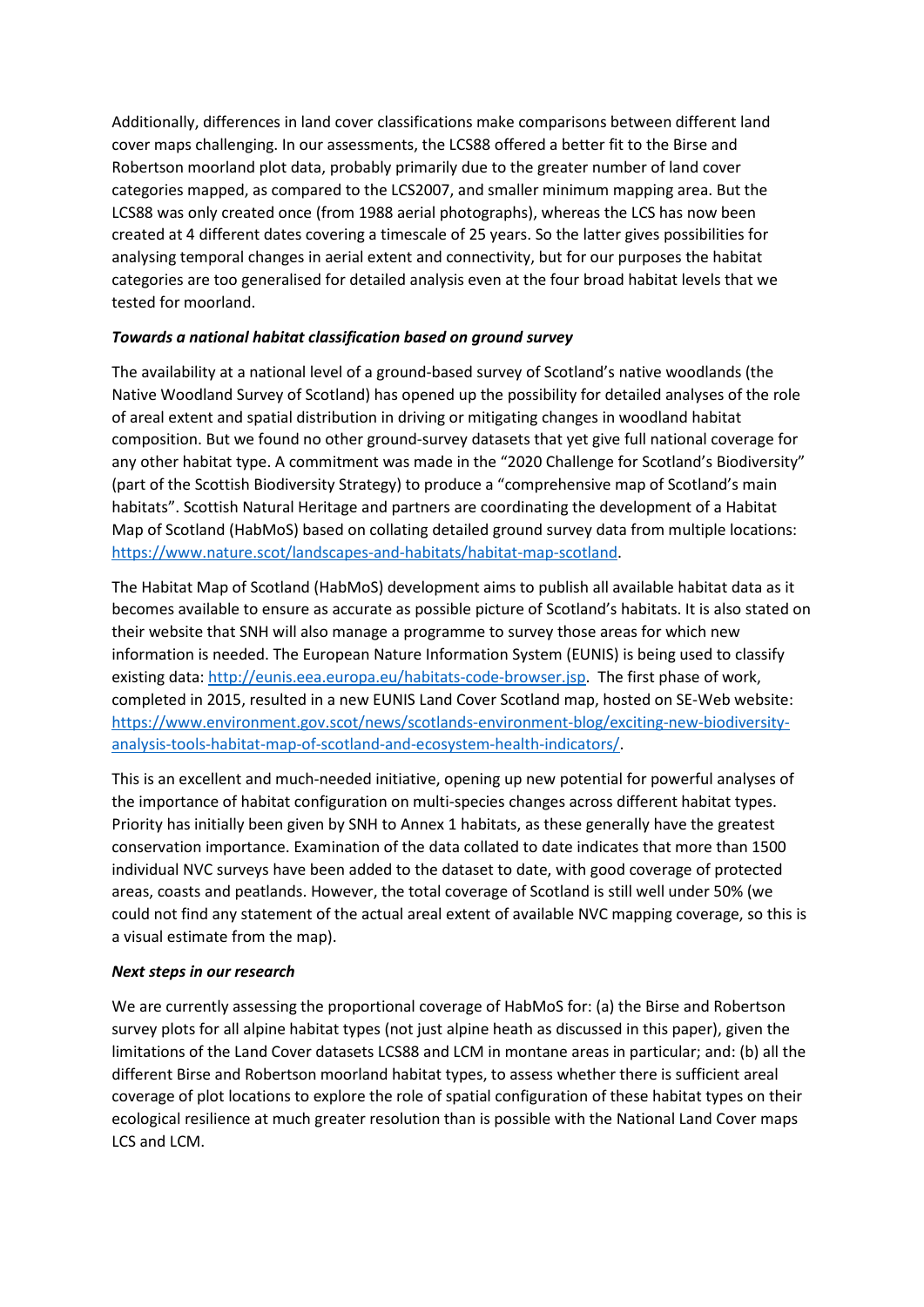## **Acknowledgements**

Thanks to the Rural & Environment Science & Analytical Services (RESAS) Division of the Scottish Government for funding most of this work. RS' contributions to this work were supported by a threemonth EU Erasmus + traineeship. The development of the Birse and Robertson Archive was supported by the Scottish Government RESAS Division under its Underpinning Capacity funding.

## **References**

- Albert, C.H., Rayfield, B., Dumitru, M. & Gonzales, A. (2017) Applying network theory to prioritize multispecies habitat networks that are robust to climate and land use change. *Conservation Biology*, 31, 1383-1396.
- Bennett, G. & Mulongoy, K.J. (2006). Review of experience with ecological networks, corridors and buffer zones. *CBD Technical Series No. 23*, Secretariat of the Convention on Biological Diversity, Montreal, 100pp.
- Bernhardt-Römermann, M., Baeten, L., Craven, D., De Frenne, P., Hédl, R., Lenoir, J., Bert, D., Brunet, J., Chudomelová, M., Decocq, G. Dierschke, H., Dirnböck, T., Dörfler, I., Heinken, T., Hermy, M., Hommel, P., Jaroszewicz, B., Keczyński, A., Kelly, D.L., Kirby, K.J., Kopecký, M., Macek, M., Máliš, F., Mirtl, M., Mitchell, F.J.G., Naaf, T., Newman, M., Peterken, G., Petřík, P., Schmidt, W., Standovár, T., Tóth, Z., Calster, H.V., Verstraeten, G., Vladovič, J., Vild, O., Wulf, M. & Verheyen, K. (2015). Drivers of temporal changes in temperate forest plant diversity vary across spatial scales. *Global Change Biology*, *21*, 3726-3737.
- Britton, A.J., Hester, A.J., Hewison, R.L., Potts, J.M. & Ross, L.C. (2017). Climate, pollution and grazing drive long-term change in moorland habitats. *Applied Vegetation Science*, 20, 194-203.
- Cole, B., King, S., Ogutu, B., Palmer, D., Smith, G. & Balzter, H. (2015). *Corine land cover 2012 for the UK, Jersey and Guernsey*. NERC Environmental Information Data Centre. https://doi.org/10.5285/32533dd6-7c1b-43e1-b892-e80d61a5ea1d
- Defra (2018). *A Green Future: Our 25 Year plan to improve the environment*. HM Government, London.
- Forestry Commission Scotland (2014). Scotland's Native Woodlands. Results from the Native Woodland Survey of Scotland. Forestry Commission Scotland, Edinburgh. 100pp.
- Gimona, A., Poggio, L., Brown, I. & Castellazi, M. (2012). Woodland networks in a changing climate: threats from land use change. *Biological Conservation*, 149, 93-102.
- Gimona, A., Poggio, L., Polhill, J.G. & Castellazi, M. (2015). Habitat networks and food security: promoting species range shift under climate change depends on life history and the dynamics of land use choices. *Landscape Ecology*, 30, 771-789.
- Isaac, N.J.B.; Brotherton, P.N.M.; Bullock, J.M.; Gregory, R.D.; Boehning-Gaese, K.; Connor, B.; Crick, H.Q.P.; Freckleton, R.P.; Gill, J.A.; Hails, R.S.; Hartikainen, M.; Hester, A.J.; Milner-Gulland, E.J.; Oliver, T.H.; Pearson, R.G.; Sutherland, W.J.; Thomas, C.D.; Travis, J.M.J.; Turnbull, L.A.; Willis, K.; Woodward, G.; Mace, G.M. (2018). Defining and delivering resilient ecological networks: nature conservation in England. *Journal of Applied Ecology*, 55, 2537-2543.
- Jongman R.H.G., Bouwma, I.M., Griffioen, A., Jones-Walters, L. & Van Doorn, A.M. (2011). The Pan European Ecological Network: PEEN. *Landscape Ecology*, 26, 311–326.